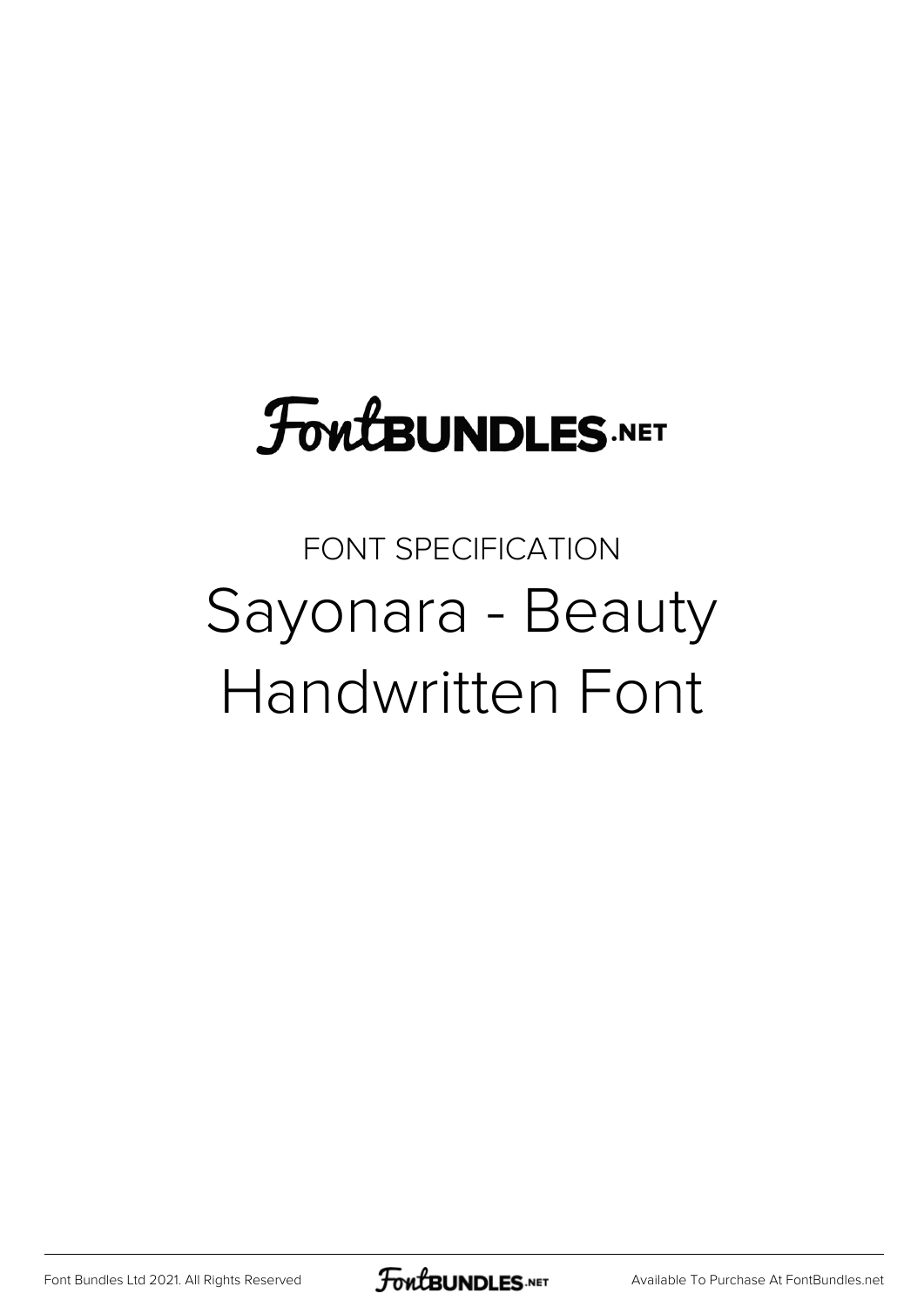## Sayonara - Regular

**Uppercase Characters** 

## ABCDEF9HIJKLMNOPORSTUVNXY2

Lowercase Characters

a b c d e f g h i j k (m n o p q r s T u v n x y z

**Numbers** 

0123456789

**Punctuation and Symbols** 

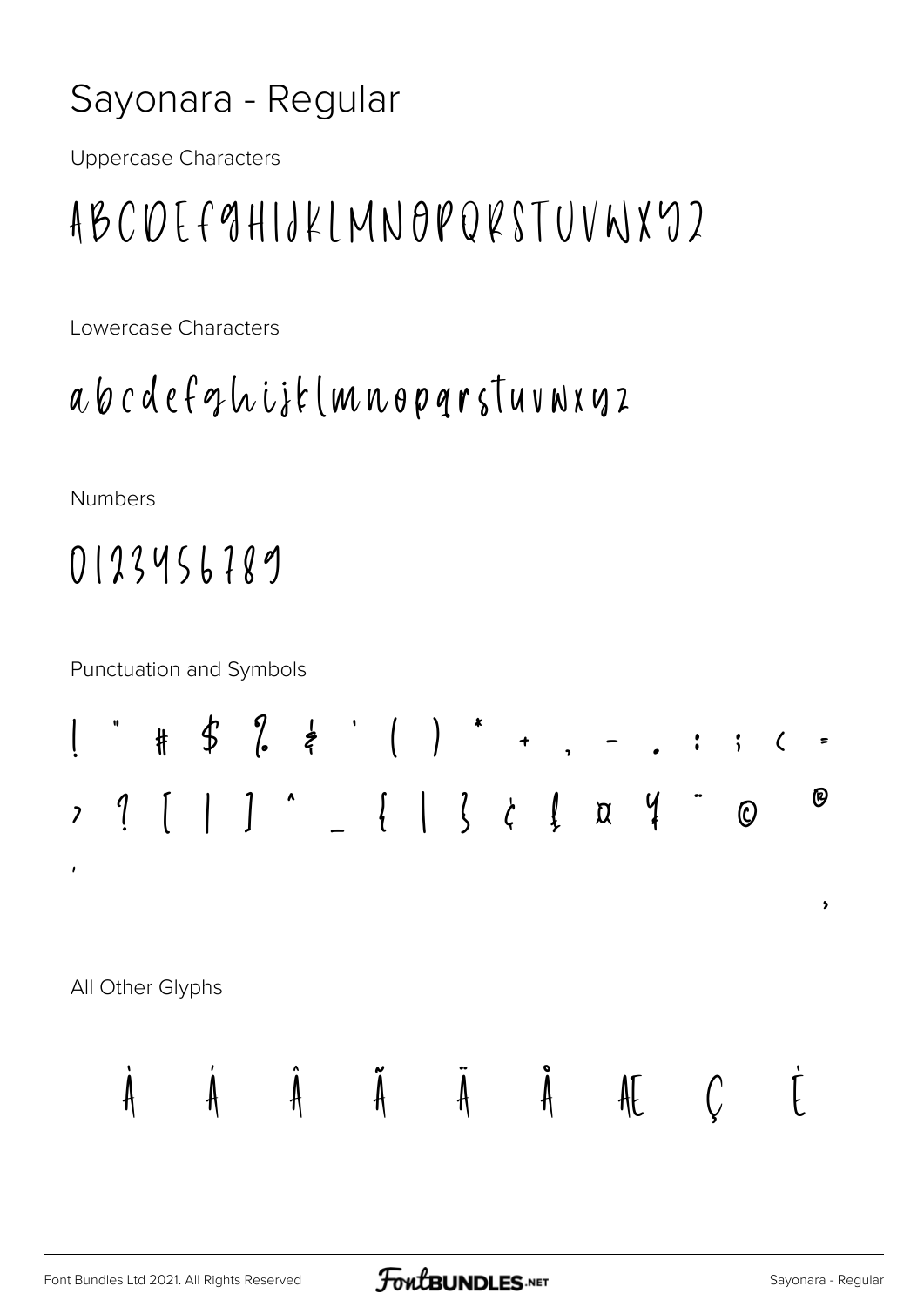| $\begin{array}{ccccccccccccccccc} \dot{L} & \dot{L} & \dot{L} & \dot{L} & \dot{I} & \dot{I} & \dot{I} & \dot{I} & \dot{I} & \dot{I} & \dot{I} & \dot{I} & \dot{I} & \dot{I} & \dot{I} & \dot{I} & \dot{I} & \dot{I} & \dot{I} & \dot{I} & \dot{I} & \dot{I} & \dot{I} & \dot{I} & \dot{I} & \dot{I} & \dot{I} & \dot{I} & \dot{I} & \dot{I} & \dot{I} & \dot{I} & \dot{I} & \dot{I} & \dot{I}$            |  |  |  |  |
|-----------------------------------------------------------------------------------------------------------------------------------------------------------------------------------------------------------------------------------------------------------------------------------------------------------------------------------------------------------------------------------------------------------|--|--|--|--|
| $\dot{\theta} \qquad \dot{\theta} \qquad \dot{\theta} \qquad \ddot{\theta} \qquad \ddot{\theta} \qquad \theta \qquad \dot{\theta} \qquad \dot{\theta} \qquad \dot{\theta}$                                                                                                                                                                                                                                |  |  |  |  |
| $\begin{array}{ccccccccccccccccc} \tilde{U} && \acute{U} && \psi && \eta && \eta && \dot{\alpha} && \dot{\alpha} && \dot{\alpha} && \ddot{\alpha} && \dot{\alpha} \end{array}$                                                                                                                                                                                                                            |  |  |  |  |
| $\mathring{a}$ ae $\zeta$ è $\overset{\cdot}{e}$ $\overset{\cdot}{e}$ $\overset{\cdot}{e}$ $\overset{\cdot}{e}$ $\overset{\cdot}{e}$ $\overset{\cdot}{e}$                                                                                                                                                                                                                                                 |  |  |  |  |
| $\dot{\mathcal{L}}$ $\ddot{\mathcal{L}}$ $\dot{\mathcal{L}}$ $\ddot{\mathcal{R}}$ $\ddot{\mathcal{R}}$ $\dot{\mathcal{C}}$ $\dot{\mathcal{C}}$ $\dot{\mathcal{C}}$ $\ddot{\mathcal{C}}$ $\ddot{\mathcal{C}}$ $\ddot{\mathcal{C}}$ $\ddot{\mathcal{C}}$ $\ddot{\mathcal{C}}$ $\ddot{\mathcal{C}}$ $\ddot{\mathcal{C}}$ $\ddot{\mathcal{C}}$ $\ddot{\mathcal{C}}$ $\ddot{\mathcal{C}}$ $\ddot{\mathcal{C}}$ |  |  |  |  |
| $\phi$ ù $\dot{u}$ û $\ddot{u}$ $\dot{u}$ $\dot{y}$ $\ddot{y}$ $\ddot{y}$                                                                                                                                                                                                                                                                                                                                 |  |  |  |  |
| d u t t Ot oe s is in                                                                                                                                                                                                                                                                                                                                                                                     |  |  |  |  |